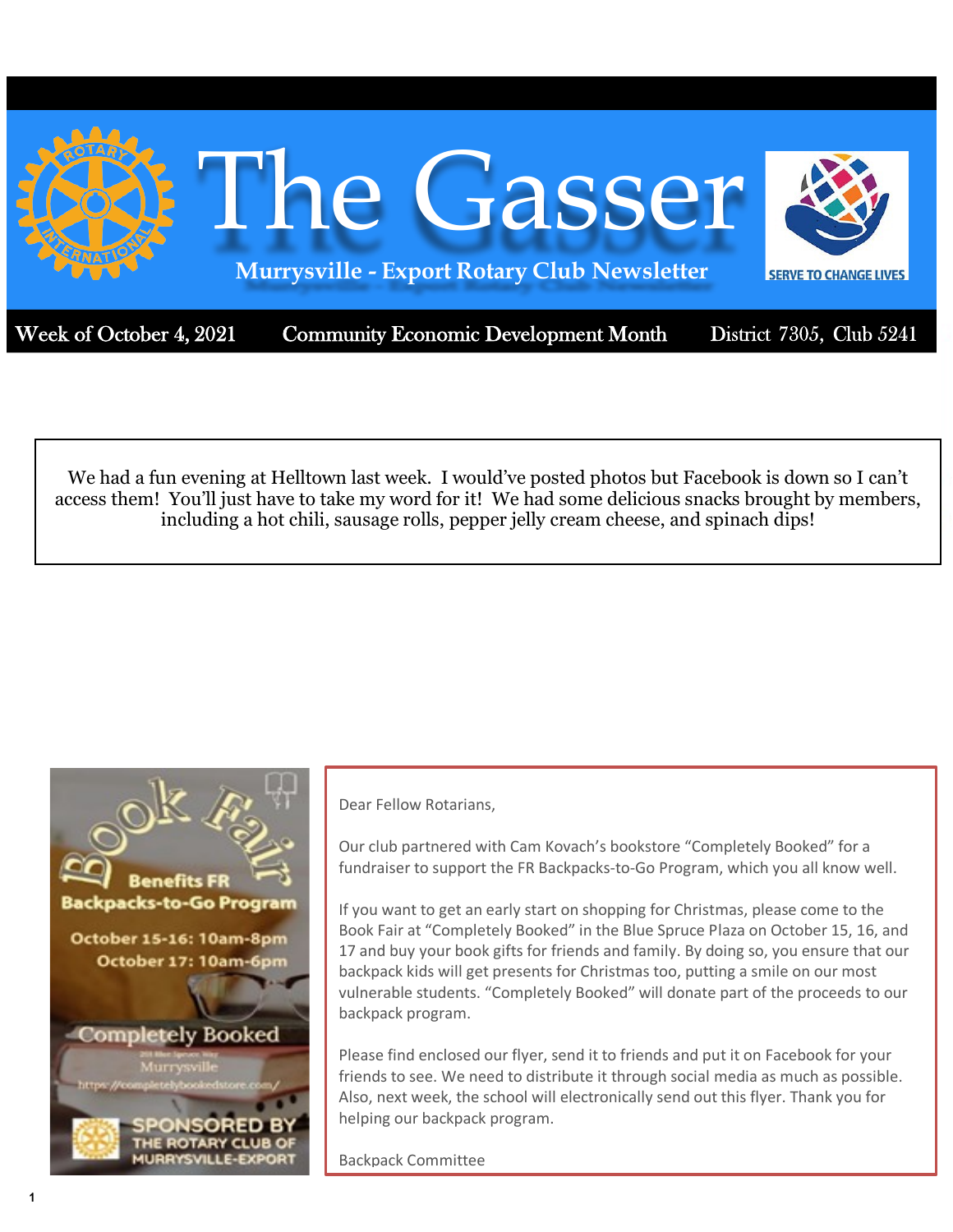

## **THE FOUR WAY TEST**

### **OF ALL THE THINGS WE THINK, SAY, AND DO:**

- **1. Is it the TRUTH?**
- **2. Is it FAIR to all concerned?**
- **3. Will it build GOODWILL and better friendship?**

**4. Will it be BENEFICIAL to all concerned?**

# **2021-22 Officers**

Ellen Cruse: President John Hartman: Past President Lane Neff: Secretary Ann Pauly: Treasurer Dennis Gounley: Club Service Christa Rankenhohn: Community Service Gene Ciafre: Vocational Service Pat Shaffer: International Service Jim Walko: PDG Advisor Luke Stephens: Member at Large

#### **Committees**

Foundation, Pat Shaffer Scholarship, Tameka King-Buchak Miracle Field Pavers, Tony Pauly Membership: Jim Olszewski International: Jamie Piraino

[www.murrysville-exportrotary.com](http://www.murrysville-exportrotary.com/)

Melissa Bartolomeo Dave Beatty Gene Ciafre Jennifer Claydon Tyler Cox Ellen Cruse Tracey Dorsch Traci Eshelman Andrew Ferri

# **2020-2021 Active**

Gene Gamble Dennis Gounley Theresa Gutierrez Brian Hart John Hartman Tameka King-Buchak Camille Kovach Lucas Kowalski Eloise Milligan

# **Members**

Bob Neff Lane Neff Nickaleen Neff Jim Olszewski Noreen Olszewski Ann Pauly Tony Pauly Jamie Piraino Latisha Perry

Christa Rankenhohn Karl Schweisthal Pat Shaffer Ashok Shetty Mike Silvert Luke Stephens Jim Walko Ruth Wepfer